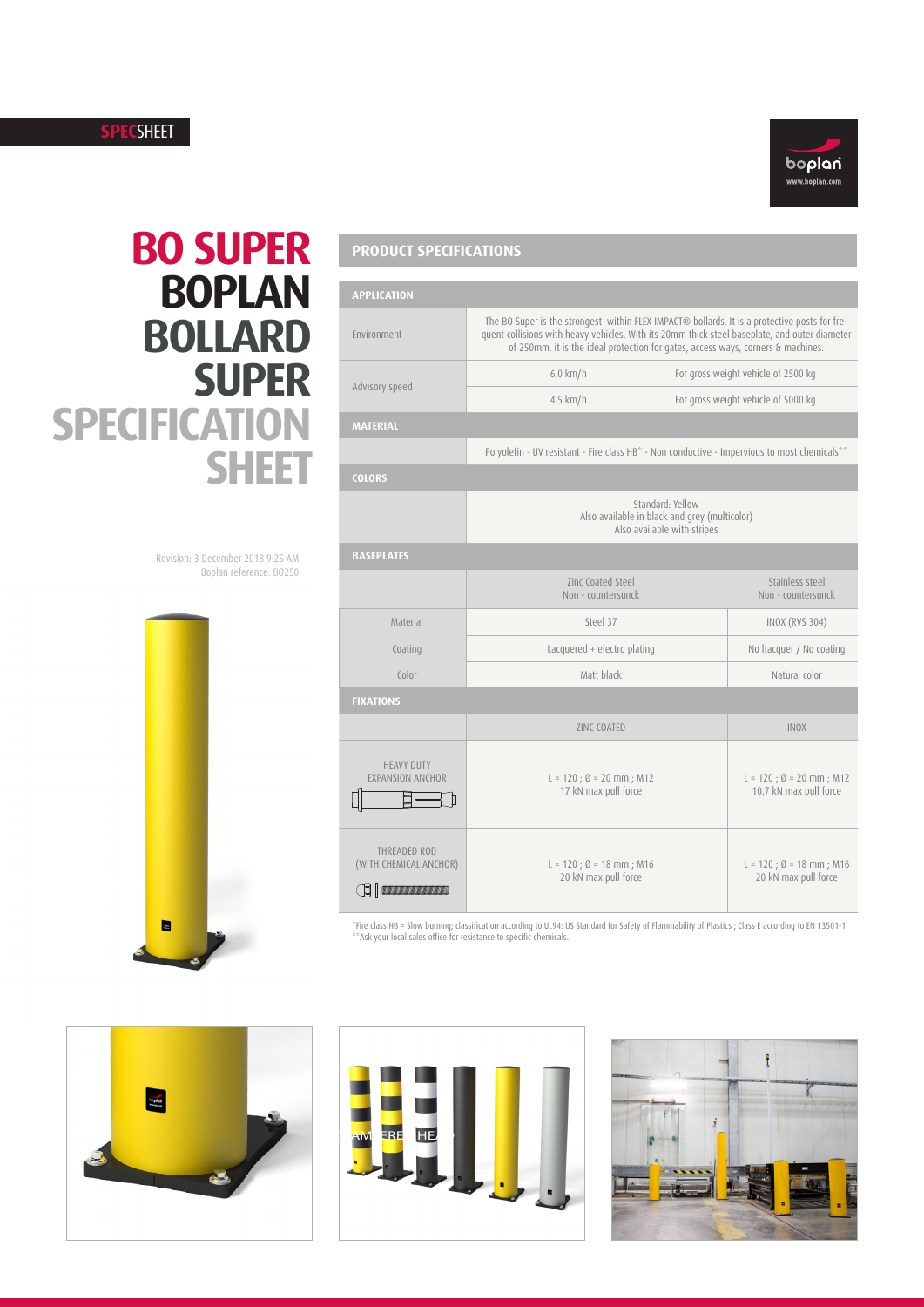



## **FEATURES AND FUNCTIONALITY**

| <b>SIZE</b>               |                                                                                                                                         |                                                                                |  |
|---------------------------|-----------------------------------------------------------------------------------------------------------------------------------------|--------------------------------------------------------------------------------|--|
| Height                    | 450 mm<br>550 mm<br>$600$ mm<br>750 mm<br>1000 mm<br>1200 mm<br>550 mm $-2500$ mm                                                       |                                                                                |  |
| Profile section           | Outer tube: Ø250 mm (11 mm thick)<br>Inner profile: 112 mm x 112 mm (10 mm thick)<br>Impact foam (between Outer tube and Inner profile) |                                                                                |  |
| Baseplate                 | 375 mm x 275 mm (20 mm thick)                                                                                                           |                                                                                |  |
| <b>IMPACT PERFORMANCE</b> |                                                                                                                                         |                                                                                |  |
| Test conditions           | Ambient temperature<br>Height bollard<br>Fork lift weight<br>Floor<br>Success criteria                                                  | $20^{\circ}$ C<br>1200mm<br>2300kg<br>Industrial concrete<br>Fork lift stopped |  |
| 90° impact                | Maximum impact                                                                                                                          | 7200 Joule                                                                     |  |
| $45^{\circ}$ impact       | Maximum impact                                                                                                                          | 10000 Joule                                                                    |  |

| <b>REQUIREMENTS</b>                       |                                                                                                                                        |  |  |  |
|-------------------------------------------|----------------------------------------------------------------------------------------------------------------------------------------|--|--|--|
| Concrete quality                          | minimum $C25/30$                                                                                                                       |  |  |  |
| Concrete floor plate thickness (mm)       | minimum 150 mm                                                                                                                         |  |  |  |
| Concrete slab dimension around posts (mm) | $800(h) \times 800 (w) \times 600 (d)$                                                                                                 |  |  |  |
| Operational temperature                   | $-10^{\circ}$ C up to $+40^{\circ}$ C                                                                                                  |  |  |  |
| Water and humidity                        | <b>Zinc coated:</b> Indoor and outdoor use in<br>most environments.<br>RVS: outdoor use or frequent exposure to<br>water and humidity. |  |  |  |



#### **SPEC**SHEET **2**

**Boplan bvba Head Office** | Muizelstraat 12, 8560 Moorsele, Belgium | +32 56 20 64 20 | sales@boplan.com | www.boplan.com

DISCLAIMER: ALL PRODUCT SPECIFICATIONS AND DATA ARE SUBJECT TO CHANGE WITHOUT NOTICE TO IMPROVE RELIABILITY, FUNCTION OR DESIGN OR OTHERWISE. © Boplan, the Boplan logo, Flex Impact and RackBull are trademarks of Boplan bvba. All other trademarks are property of their respective owners.